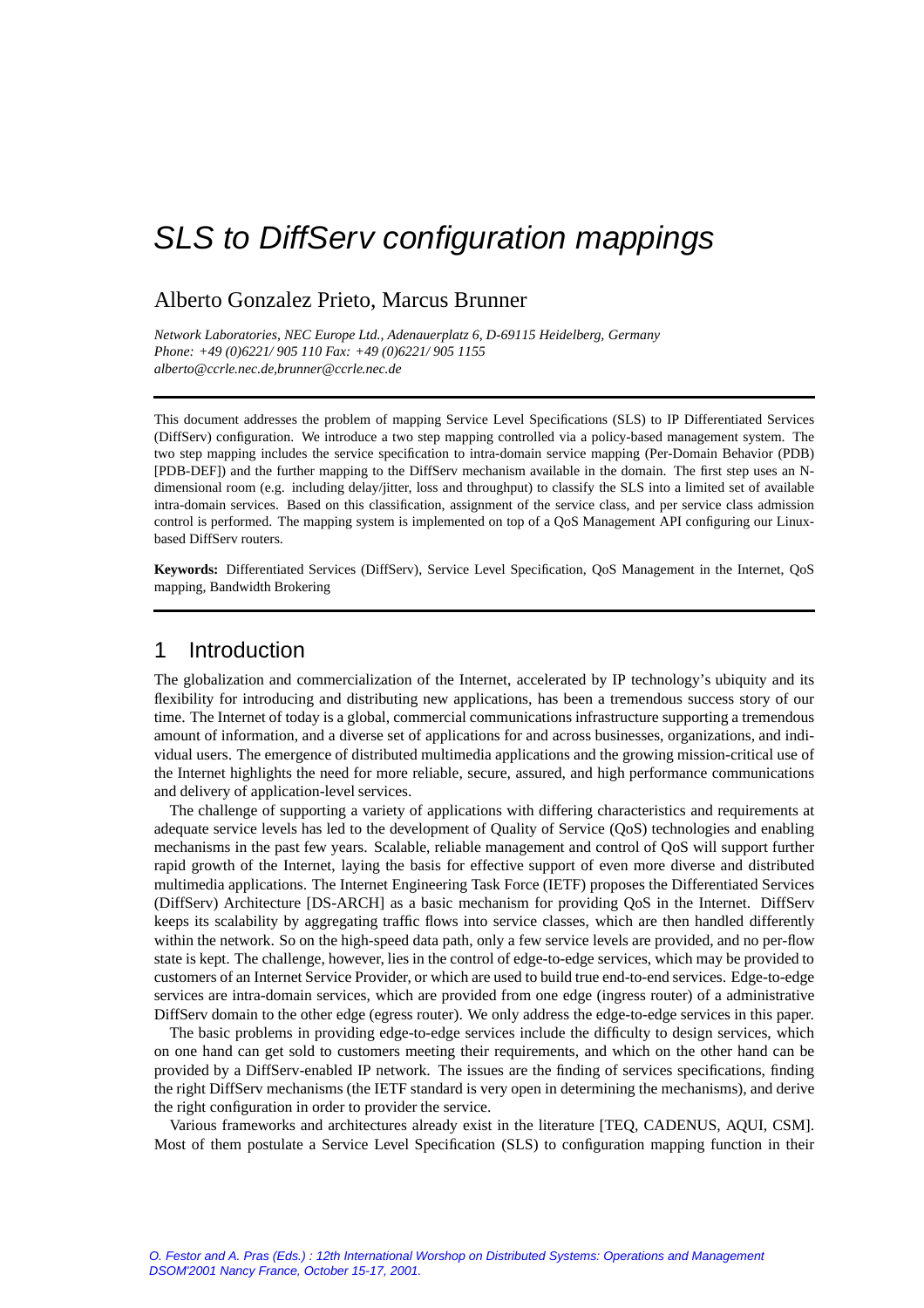architectures. The function basically takes a SLS and derives a configuration of the various entities in the DiffServ network. The function also includes an admission control part, determining whether to permit a service request. However, to the author's knowledge, non of them presented a system design for that functionality.

In this paper, we focus only on this mapping part. We propose a two step mapping from a SLS to a per-domain behavior (PDB), which is the edge-to-edge service determined by a network administrator. The second step of the mapping includes the PDB to configuration mapping, which includes determining the DiffServ Code Point (DSCP) to use, and the edge-router configuration to perform. The admission control is performed after the determination of the PDB in order to enable different admission rules for various PDBs. Some of the nice features of our approach are its high modularity, which makes it easy to extend, the high level of configurability and dynamicity, and that it is open to policy-based control.

# 2 Background

The environment we are focusing in this paper is an Internet Service Provider's network, where various kinds of customers are connected and different types of services are requested. The customers may be home users, business users, or other ISPs. In Figure 1, we show an ISPs network between two other administrative domains. A customer negotiates a Service Level Agreement (SLA) with that ISP. The specification of the service in a technical manner may be included into that negotiation. We refer to the technical part with the term Service Level Specification (SLS). The SLA includes legal, administrative, and economic information such as the prices of services. Furthermore, an SLA may include not only transport services, but also application-level services such as Web-hosting, E-Mail forwarding, etc. However, this paper only addresses IP-based transport services. The SLS does not need to be negotiated together with the SLA. A SLA may not include a service specification itself, but may contain a list of services the customer can request on demand [CSM]. For instance, the SLA negotiated allows a customer to get best effort service all the time and 10 hours of premium virtual wire service a month. After negotiating the agreement, the customer is added to the best effort service immediately. At a later point in time the customer may request the virtual wire service.

Furthermore, we assume that the SLS we receive from another entity is a service request for only the administrative domain under control. However, the component described in this paper is a prerequisite to provide end-to-end IP services in a multi-domain scenario as well. Providing true end-to-end services, more issues need to be addressed than we are able to solve and describe in this paper. For instance, the service subscription model may differ, the flow of money is different, requests need to be broken down to requests for each single domain. The inter-domain management of IP services is quite open and needs more research also in the area of inter-domain traffic engineering, inter-domain QoS routing etc.



**Fig. 1:** Service Level Agreements and Specifications in Inter-domain Scenarios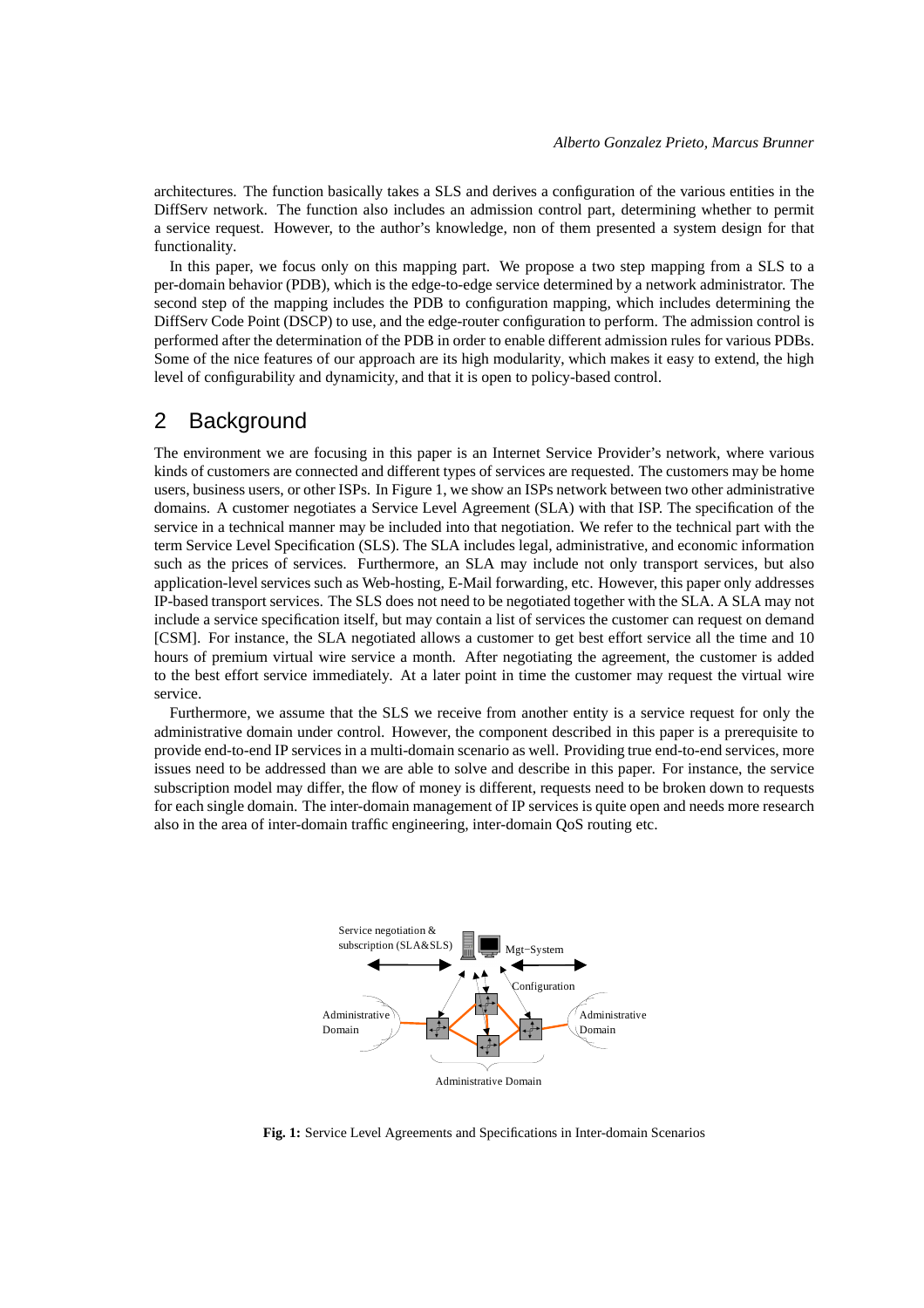Providing QoS in IP networks is bound to routing as well. In order to provide guarantees, the path IP packets are forwarded needs to be under control. We assume to have static routing in the network, which is a common operation method in today´s backbone networks. A different technology currently in the standardization process is Multi-Protocol Label Switching (MPLS). MPLS allows a network operator to explicitly configure the route of a set of packets. Having configurable or fixed routing, admission control, and resource reservation in place, guarantees on that path can be provided by the network. Note, that routes can be changed, but admission control and reservations on the new path needs to be performed prior to the change. So the change frequency has an impact on the dimensioning of the configuration system.

# 2.1 The General Architecture of the Configuration System

Figure 2 focuses on certain parts and functionalities of a management system, which is important as background information to the work presented in this paper. We only focus on the technical part of the SLA, but the SLA is still indicated. Furthermore, we exclude issues for monitoring, accounting, and other types of management tasks in IP networks.

Basically, we can divide the management system into two portions, one containing the SLS mapping, admission control, and per-SLS configuration. The other part includes the policy-based control and configuration part, where the SLS mapping and admission control is controlled and configured via policies. Additionally, the basic network configuration is given by policies. However, the relationship between the device-level policies, the configuration component, and the router is controversial, and therefore is outlined by dashed arrows in Figure 2. It heavily depends on the configuration means available for the router. A router having a COPS- or SNMPconf-based  $\dagger$  interface may send policies to the router. In this case the network configuration component will basically produce policies, specific to the SLSs, and pass them to the device-level configuration entity. On the other hand, if the router interface is CLI- or SNMP-based, the configuration is mainly performed via the network configuration. Any mixture of this may be implemented as well. Actually, this is one of the reasons for introducing the QoS Management API into the system [API]. It abstracts from the underlying router access technologies as much as possible and allows to write access independent QoS control and management software.

Our paper addresses the first part, mainly the SLS mapping, admission control, and per-SLS configuration. A SLS introduced into the management system, e.g., via a Web interface, will be stored together with information about the customer requesting the service. It is then forwarded to the component labeled "QoS mapping, admission control, configuration decision". The configuration derived is then really configured in the network via the QoS Management API (see Section 4).

### 2.2 Service Level Specification

As a starting point we take the Service Level Specifications submitted to the IETF by the TEQUILA project [TEQ] including the parameters proposed in it. In the following we list the parameters with a very short description. **Scope** specifies on what paths the QoS policy is to be enforced. It is expressed by a couple of ingress and egress interfaces. Note that the scope parameters enables one-to-one, one-to-any, and anyto-one services. **Flow Description** indicates for which IP packet flow the QoS guarantees need to be enforced. For instance, it specifies the subnet the packets are coming from. **Traffic Envelop** describes the performance characteristics of the packets identified by the flow description. **Excess Treatment** describes how excess traffic will be processed. With excess traffic we refer to packets, which do not conform to the specified Traffic Envelop. E.g., they may be remark, dropped, shaped etc. **Performance Guarantees** describe the service guarantees offered for the packet stream described by the flow description and over the geographical/topological extent given by the scope. Performance parameters are delay, jitter, packet loss, and throughput. Note that the parameters do not need to be guaranteed deterministic, but also statistical guarantees are possible. For instance, delay smaller than 70 ms for 95% of the packets. **Service Schedule** indicates the start and end time of the service. **Reliability** indicates the maximum allowed mean downtime and the maximum allowed time to repair.

<sup>†</sup> With SNMPconf we refer to the work done in the IETF working group on Configuration Management with SNMP, where a way to use SNMP for policy-based management is defined (http://www.ietf.org/html.charters/snmpconf-charter.html).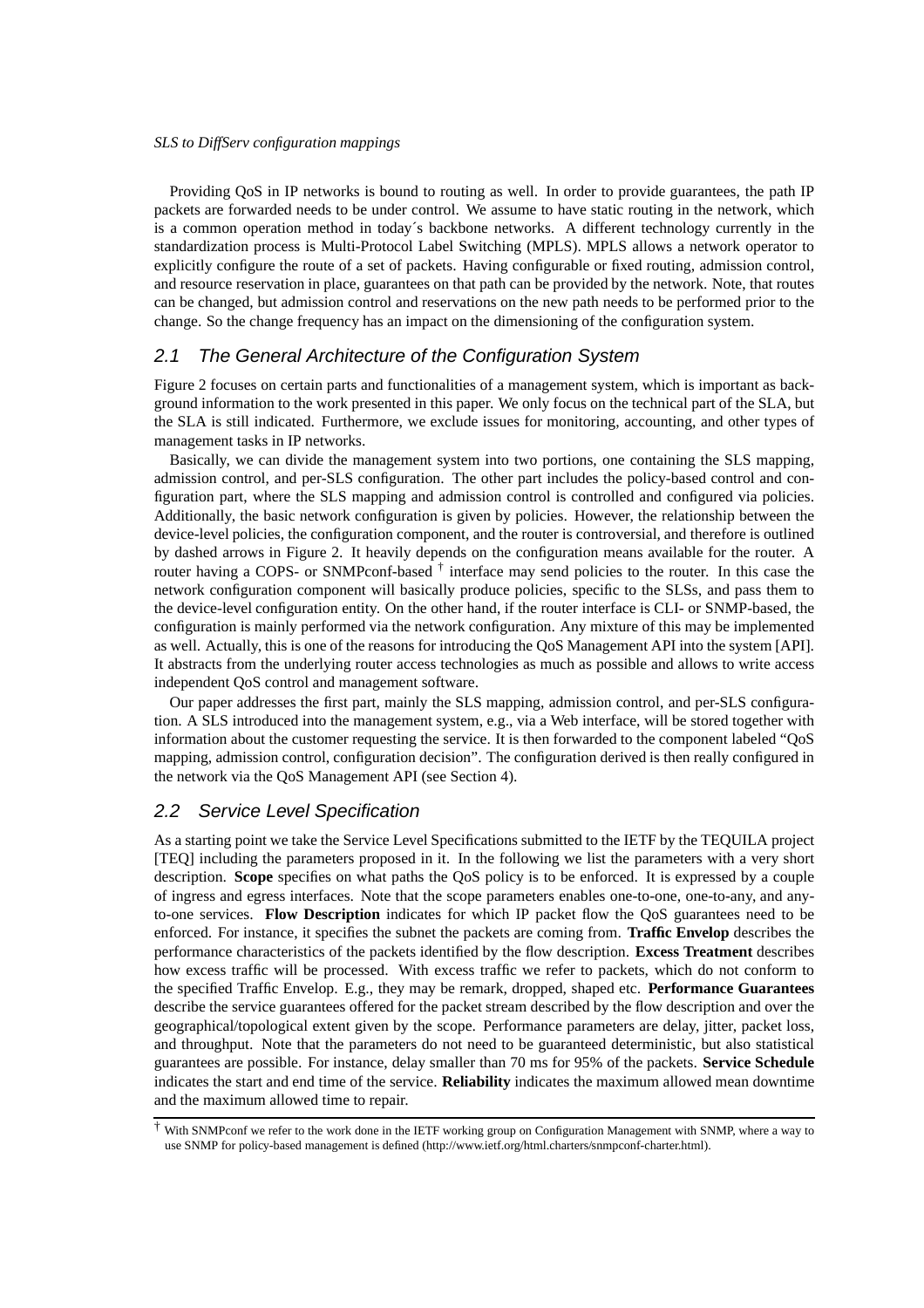

**Fig. 2:** Configuration Management System for DiffServ Intra-domain QoS Control

Note that we take into account quantitative as well as qualitative specifications. For instance the performance guarantee for packet losses may be "very low", "low", and "reasonable". We come back to the mapping of qualitative to quantitative numbers later.

# 3 Mapping Schema

In this section, we present our two step schema to map SLSs to PDBs and further to configurations. Figure 3 shows the steps as an overview of the components involved in the mapping process. The first step given a SLS is to choose the PDB which will be deployed to guarantee the customer requirements in the SLS. The second step includes finding the right configuration based on parameters of the SLS and the chosen PDB.

The SLS to PDB mapping process is broken down into pre-processing the SLS for different purposes and then based on the pre-processing choose the PDB. We pre-process the SLS since it may not be expressed as a list of parameters and values, which is what the Mapping Schema is expecting, and what the network can deal with. The SLS might be expressed in terms of "Service X", which may be a *pre-defined* service [AQUI]. These pre-defined services are mapped to the SLS parameters proposed in [TEQ]. Furthermore, the SLS could also be expressed, for simplicity, in terms of low/medium/high delay/loss/. . . . These values are mapped to numeric values, so that our system can deal with them.

After this pre-processing, we have the service request converted into a list of parameters containing numeric values. Based on the values, we choose the PDB which can guarantee those values. First, we evaluate those parameters which can only take a determined value and would not make sense to change them, such as the *scope*. These are the *pre-evaluated parameters*. Then, we evaluate those parameters which can take a range of values and could be changed while offering a service close to the requested one. This distinction will be useful when looking for offering a *similar service* to the customer. This is done at the PDB Selector.

After the PDB is chosen, we perform the second step in the overall mapping process, which maps the chosen PDB to the network configuration. This step includes checking whether there are enough free resources to guarantee the service requirements. If there are, we configure the routers such that the service can be provided. The configured routers are mainly the edge ones. About the core routers, we only check whether its configuration allows to offer the service and we keep track of the services that traverse them.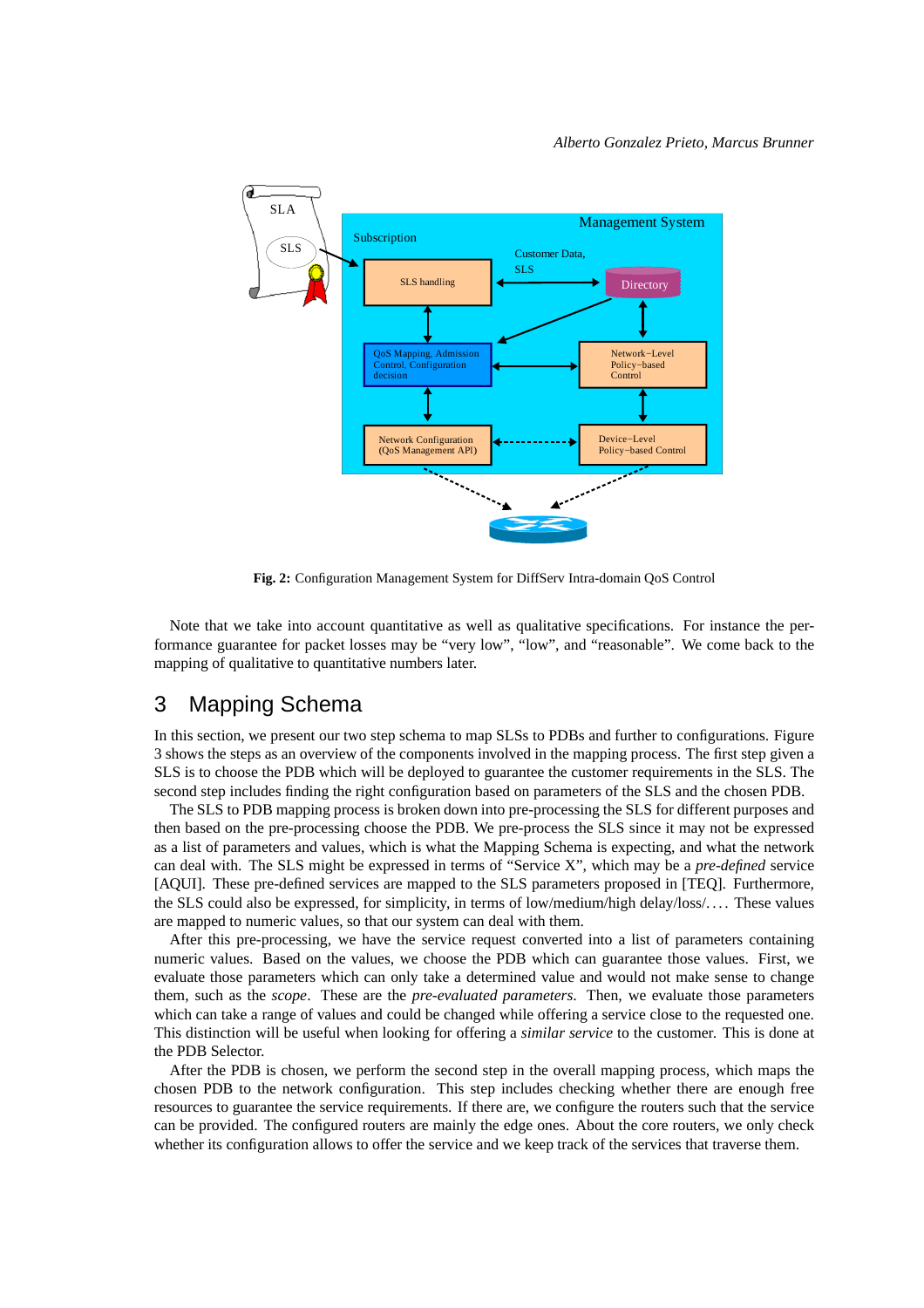

**Fig. 3:** Mapping Schema

A component not directly involved in the mapping process is the block named *manager*. When an exception occurs in the mapping process (such as the impossibility to find a PDB, etc  $\dots$ ), the manager block is involved in the decision process. This block is regarded a interface to or implementing itself a policy decision engine. The policy engine allows an operator to specify rules supporting the decisions to be taken by the manager block. Furthermore, that block may contain an interface to an operator terminal to include human decisions into the mapping process. Although the mapping process is designed to be automatic, the schema is open to provision services manually, skipping as many automated steps as wanted. In the following, we describe every block in the mapping schema in more detail.

### 3.1 SLS pre-processing

SLS pre-processing deals with predefined services and the mapping of qualitative to quantitative parameters values. An SLS could be expressed as a *pre-defined* service [AQUI]. They are SLS templates with fixed values (or ranges) for some of the parameters in the SLS. So, the customer would not need to specify all the parameters but only request for a determined *pre-defined SLS* and specify only a few parameters (or none). Some customers may even prefer to ask for a "standard service" rather than to have to deal with several parameters in various offerings (may especially hold for home users). The existence of *pre-defined* SLS is useful for the customer and the network administrator, but the network deals with concrete values, so the *pre-def* block maps "service X" (which could be "medium quality videoconference") to the appropriate SLS parameters, both qualitative and quantitative. For instance, "service X" could be mapped to a one-to-one, 2 Mbps, low delay SLS. Note, that in this step still qualitative parameters are allowed.

The network deals with quantitative values not with qualitative ones, so the former ones are mapped to quantitative values or value ranges (e.g: low loss = less than  $0.01\%$ , medium loss =  $(0.01\% , 0.1\%)$ ). This mapping gets configured by the network administrator considering the characteristics of the network. Most likely the mapping is expressed in policy rules and the configuration of this component is done via a policy service.

After the pre-processing, we have a list of parameters and their numeric values or ranges. The rest of the Mapping Schema will not need to be aware how the SLS was expressed (pre-defined Services, qualitative values, . . .). It will deal only with the list of parameters and their values. Note that this mapping is sort of an adaptation of the SLSs to be understood by human beings, and may be done at the user interface level. However, since the mapping is under control of the network administrator, we combined the functionality with the other mapping and configuration processes needed.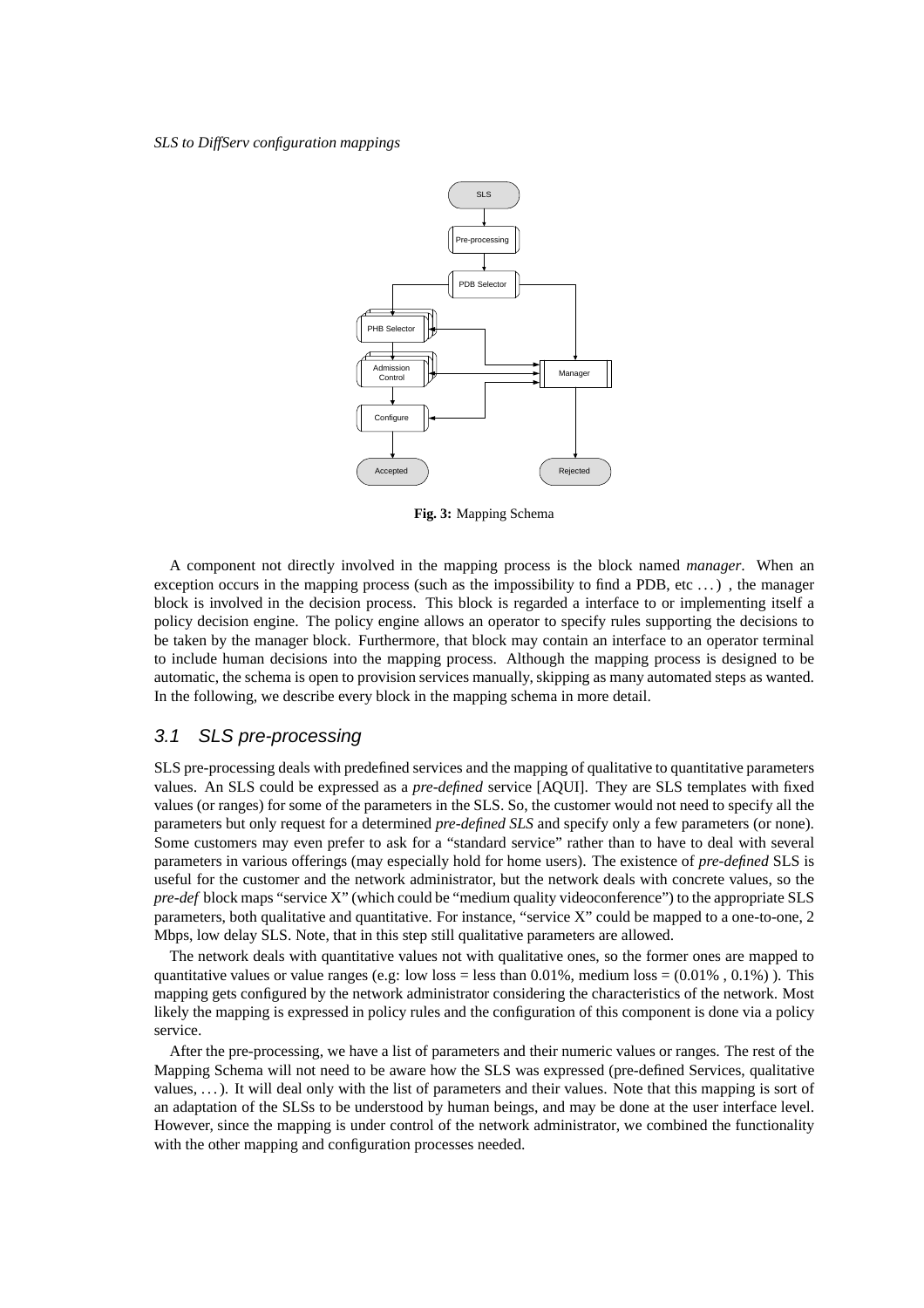# 3.2 PDB Selector

The PDB selection process is performed by first pre-evaluating parameters in order to select the appropriate selector. The selector really chooses the PDB to be used.

### 3.2.1 Pre-evaluation of Parameters

Pre-evaluating parameters vary from pre-processing as described before. Where pre-processing maps various representations of a SLS into real parameter values, the pre-evaluation starts taking this parameters into account for evaluating what PDB to use. Basically, we differentiate the SLS parameters according to the way they are treated in the PDB/PHB selection. We have three classes of parameters, namely non-used, pre-evaluated, and performance parameters.

Parameters *not used* in this step are those which have nothing to do with the PDB/PHB selection. They are used in later steps. This parameters include *flow description* and *excess treatment* to be used only for configuring the edge router´s classifier and traffic conformance algorithms. Additionally, *schedule* is used only in the admission control to find whether there are enough resources available at a certain time. The *reliability* parameters have no influence on the decision. It depends on the technology used in the network, and may therefore influence the configuration, e.g., whether to install a backup path or not. Furthermore, it can be checked in the admission control to find whether the requirements are met.

*Pre-evaluated parameters* take only a small set of diskrete values and a change of them would mean to change the service to a completely different one. This distinction will be useful when looking for offering a *similar service* as explained in 3.5. We consider the *scope* as a parameter to pre-evaluate, because various types of *scope* such as "one to one", "one to any", "one to few ". . . are inherently different kind of services, and need a different handling starting at this point in the mapping schema. However, the schema is opened to include other parameters if needed. The *scope* may affect the decision of the PDB or PHB to choose as stated in [ONE2ANY]. Additionally, really changing the scope of a service makes only little sense.

*Performance parameters* may contain various values within a range and changing the value still keeps offering a similar service compared to the requested one. The set of parameters include at least delay, jitter, packet loss, and throughput. For instance, it may make sense to offer a downsized service, e.g., 2 Mbps instead of 3 Mbps, if not enough resources are available. The other parameters however stay the same.

Conceptually, we use the *pre-evaluated* and the *performance* parameters to select the PDB. However, we break the selection process into choosing the selector based on the pre-evaluated parameters and the PDB is chosen based on the performance parameters (see the next section).

### 3.2.2 Performace-PDB Selector

The *performance-PDB selector* isin its current version a 3-dimensionalsub-space of the overall N-dimensional SLS parameter space. In this section, we describe how the selector works.

Every axis represents one of the *performance* parameters (delay/jitter, packet loss, throughput). Regarding delay/jitter, the closer to the origin of the axis the lower the delay. In the first version we will consider only delay. Since delay and jitter are related and controlling jitter is more complex and can be compensated by increased delay. A zero or negative value indicates unspecified. The closer the packet loss is to the origin of the axis, the higher the loss probability. A negative value indicates unspecified. In the throughput axis, a negative value indicates unspecified. Since in general, PDB attributes will be expressed as bounds or percentiles rather than as absolute values [PDB-DEF], the service will be represented as a zone rather than as a point in the N-dimensional space.

The first thing a network administrator should configure into the PDB Selector is the mapping of available PDBs in his network to the PDB Selector. Every PDB would cover a determined zone considering the performance values it can guarantee. This may depend on the technology of the network, on its topology, and on other issues. In [PDB-DEF] it is stated that any PDB specification must include (among other issues) the PDB attributes, that is: how the PDB behaves. This might include drop rate, throughput, delay bounds, etc . . . . This information is used to find the zones a PDB can cover.

When all available PDBs have been mapped, forbidden zones arise which would be the zones in the space no PDB covers, and so there will be regions of *unoffered services*. A service can be considered unoffered due to technical or business-related reasons. Technically, it might be impossible for a network to offer a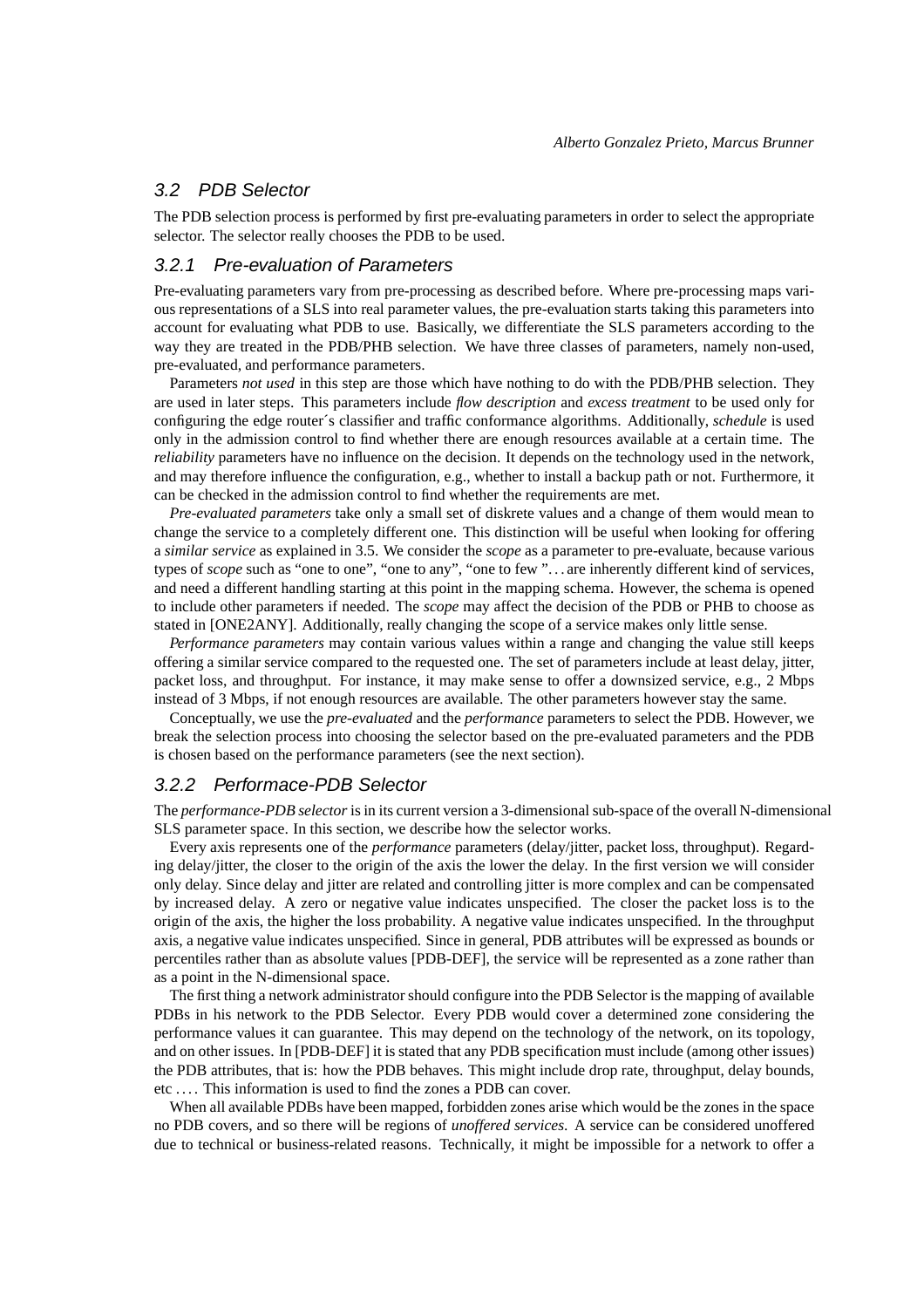particular service, because of the topology or technology used. On the other hand, there might be some services the provider does not want to offer from a business point of view, although there is no technical impediment. There are two different situations. First, there are services which may not be worth offering (for the ISP), for instance bandwidth requirements below 1 Mbps could be considered economically unworthy. So, the provider may decide not to offer those services. The second case is what we call unaffordable services, meaning extremely expensive services. An example would be a one-to-any Virtual Wire service [VW], or bandwidths over 100 Mbps . The provider might decide not to offer this services to normal customers, but some customers may get them because of their very important customer (VIC) status. The concept of VIC status of a customer arises from the interest of an ISP in treating some customers better than others. This better treatment might be offering services not offered to the rest of users, accepting a request in the admission control that otherwise would have been rejected, etc . . .

If the service request hits an *unoffered services* region, the *manager* block gets involved and it is asked whether to reject the request (default) or take any other actions, e.g., interactively ask for decision via console or by means of stored rules in the policy engine.

### 3.3 PHB Selector

Once the PDB is chosen, a Per-Hop Behavior (PHB) needs to be determined. Although (as it is stated in [PDB-DEF]) it is expected that a single domain will use a single PHB to implement a particular PDB, the *PHB selector* block is introduced, because the IETF standard is open to use more than one PHB. In addition, the PHB must be mapped to a DSCP [DS-FIELD] to be marked. This mapping must be configurable. Although every PHB has a recommended associated DSCP, every domain can choose the DSCP to deploy a PHB (with the exception of the Class Selector Codepoints).

#### 3.4 Admission Control

Once the PHB is chosen, the *admission control* block decides whether there are enough resources in the network to provide the service. In case the resources are available, the *Configuration* block configures the nodes. In case there were not enough resources, the *Manager* block decides whether to reject the request or to offer a slitely different service.

The Admission Control schema is shown in Figure 4. It consists of two branches, one of them determines the route the packets will use, and so the nodes that need to be configured or at least checked for resource availability. The other branch determines the requirements the service needs, including reserved bandwidth, total delay, buffer requirements, etc .... When all the nodes to configure and the requirements are known, we check whether the requirements are met at all nodes in the *resource checking* block.

Note that the Admission Control Block may be empty for certain PDBs, because they rely on traffic engineering and network planing for providing guaranteed services.

The route determination branch (on the left) is responsible of determining the nodes that need to be configured, so that the traffic will meet the agreed service. The first node to determine will be the *ingress node*. It may be specified in the SLS or may not. In the latter case the ingress would be determined considering the closest node to the source in the provider domain. Where the closest node means the edge router where packets destined for the source would leave the domain. It can be easily found using the routing tables in the ISP routers. Once the *ingress node* is determined, the rest of nodes are determined using the routing tables in the nodes, until the *egress node* is reached. The egress is determined since the next hop would be to a node not belonging to the domain. At this point, the system knows the set of nodes that need to be checked to decide whether there are enough resources to offer the service. We use a simple route determination algorithm since the aim of the work are not admission control algorithms, but a mapping system. More complex algorithms could be easily plugged-in in our schema. For instance, another routing schema could be used (QoS routing, MPLS) as long as they find a path which satisfies the service requirements for the whole duration of the service, independently of the rest of services (ongoing and future ones).

The requirement determination branch (on the right) will pass the service requirements to the *resource checking* block. They will be decided depending on the PDB and PHB chosen and the values in the SLS. The requirements may include bandwidth, delay/jitter, buffer size and schedule. For most cases, this block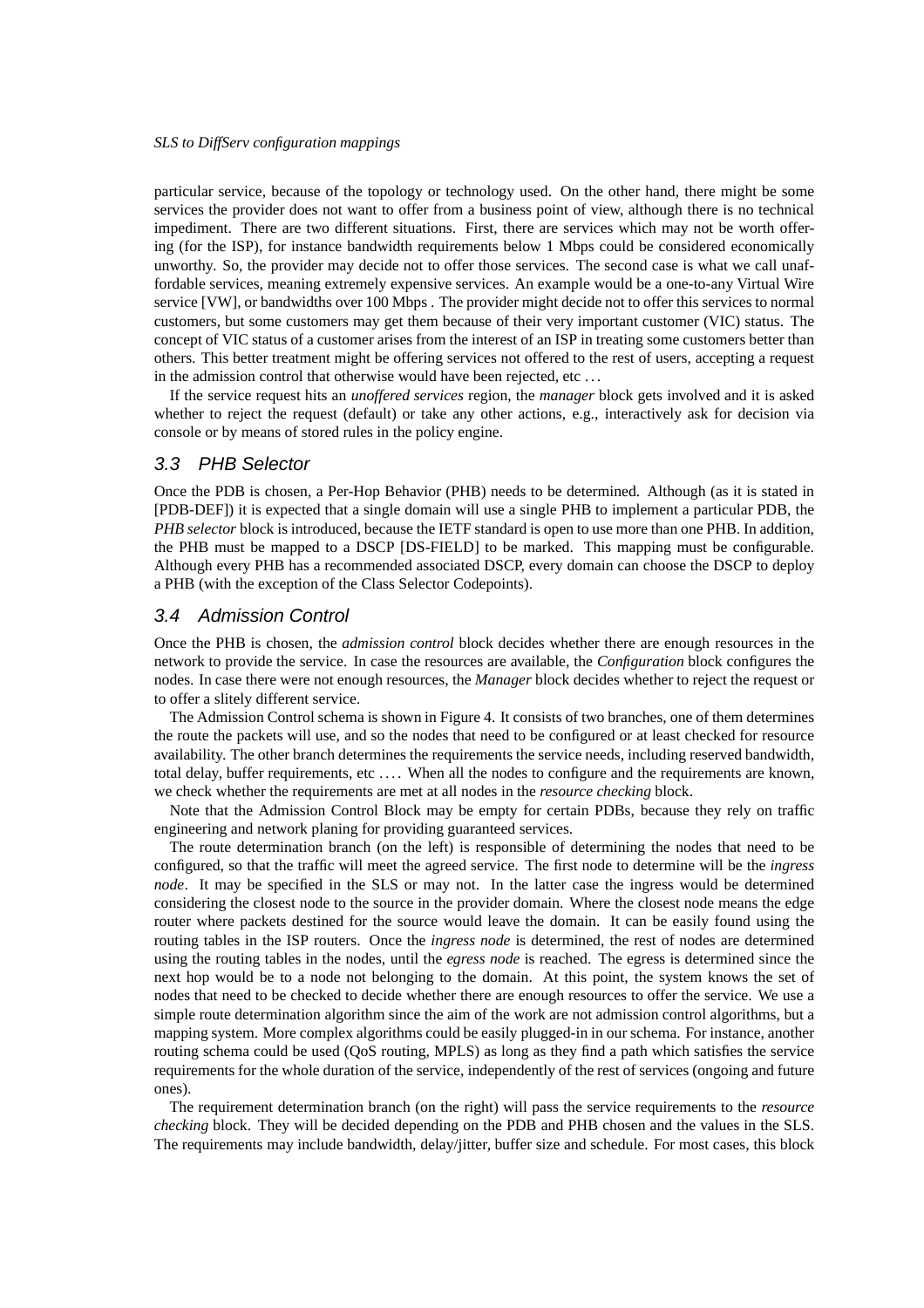

**Fig. 4:** Admission Control

is supposed to be very simple, it just forwards the SLS values to the *resource checking* block. However, in some cases it might be more complicated. An example service is one only assured with a certain probability such as in [ONE2ANY]. Even though requested for a determined bandwidth, not the whole bandwidth needs to be available in all the nodes. So, calculations may be done by this block to find out the free resources needed to guarantee the service. For instance, a service request may be admitted if 80% of the requested bandwidth is still free. This is very common to services statistically guaranteed. These requirements are the ones we have to check against every core router configuration. The requirements need to be met in every node.

After the two branches have determined the service requirements and the route, the two possible answers of the *admission control* block are to permit or deny the service. The decision is based on the amount of free resources to guarantee the service. The *resource checking* block decides on the aceptance considering the information provided by both branches in the *admission control* block. If the answer is "permit", the network is able to offer the requested service, so the *configuration* block will configure the nodes selected in the "route determination" branch. Note that, most likely, only the ingress node is configured whereas interior routers are configured by a separate configuration system (device-policy service in the overall picture). If the network is configured properly, then the customer is informed that the service is permitted. In case any error occurred during the configuration, the *manager* block is informed and decides about the action to be taken. E.g., try to configure the network again (may be a temporary fault), reject the service, or inform the fault management system. On the other hand, the decision of the *resource checking* might be "deny" due to different causes such as not enough bandwidth available, impossibility of achieving the required delay, etc. Actually, the decision is not just a "permit" or "deny". In the latter case it is specified why the decision is "deny". The *manager* block is informed about the reason(s) of the negative decision. The information can be a hint on what is missing, or it could be quantitatively specified what is missing in order to permit the service request. An example of a quantitative infrom is a service requests for 8 Mbps but the maximum available bandwidth on the path is 6 Mbps. Note that the available bandwidth is considered for the whole path. Although we find along the path a link where the available capacity is lower than 8 Mbps, (e.g: 7 Mbps) we check the whole path to the egress node, in case there was a link with even lower available capacity (e.g: 6 Mbps). So the found available capacity is the one that can be really offered to the customer. With this information the Manager Block is able to decide what to do. In case it decided to offer a similar service, it knows what can be offered to the customer and so the service request only needs to be evaluated by the mapping schema at most twice. It does not need to keep trying different performance specifications.

In addition, the resource checking may be configured such that it denies requests even if there are still resources available. We call the parameter to be set the utilization boundary. This is a nice feature for network operators dividing its customer base into groups of customers, some of them having a VIC status.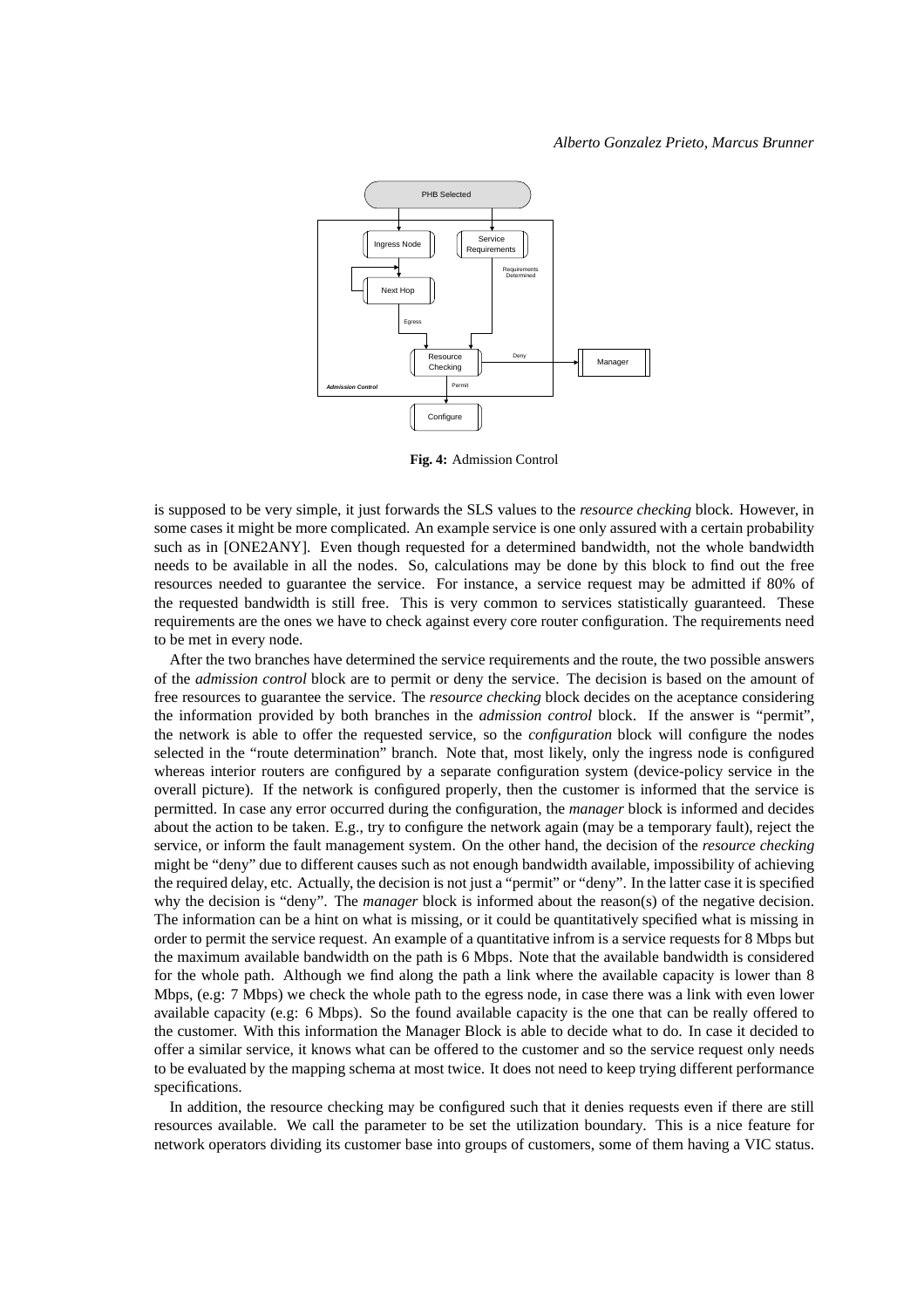So the resource are only spent on premium customers. For instance, a utilization boundary at 80% of the available bandwidth is specified. So the decision of the resource checking evaluates to deny if less than 20% of the bandwidth is free. The information passed to the manager block is "deny, less than 20% of bandwidth free", considering the 20% as a guard. The Manager block decides based on policy rules and the customer requesting whether to really reject the service or using part of the guard for that service. The decision heavily depends on the business model and whether the ISP really groups customers.

Keeping track of available resources in the network, two mechanisms may be used. In our case, we basically track the resource consumption and reservation within the management system. However, in some cases the model of the network does not correspond with the reality, in which case monitoring of the network is needed. Furthermore, the network resources to be distributed to customers by this system can be read from the network directly, or can get read from another configuration system. The configuration of the routers including classifiers, meters, action elements (markers, droppers, multiplexors, counters, . . .), and the queueing elements (schedulers, buffers, . . .) [DS-MODEL] needs to be known by the system. Another issue to be considered is how to include the real utilization of the network into the decision process.

### 3.5 Manager

The *manager* block gets involved in many different cases, e.g. when an exception arises. Basically, it is used only when a decision along the mapping path can not be made by a single block on its own. Although the process is automated, the idea behind introducing the *manager* block is to make it work as a interface to human beings and to consider non-technical issues as well. It can decide to skip steps in the mapping schema or changing the decisions other blocks take according to business (or any other non-technical) issues. The decisions it takes are based on policies in a form like IF situation A THEN take action "alpha". The manager block basically has to deal with three kind of situations, *unoffered services* , rejections by the *admission control* block, and errors while configuring the network.

The *unoffered services* case takes place when the PDB Selector block finds that no available PDB in the network guarantees the requested service. There are two different situations, depending on the cause which led to the unoffered situation (Section 3.2). The technical issues, where the network is not able to offer the service because of the topology or technology implemented. In this case the Manager has to reject the request most likely. But it may try to offer a similar service (see below). The second reason are businessrelated issues. Although the service could be offered, the provider does not want to offer them , at least by default. The decision might be to reject the request or accepting it, according to what kind of customer is requesting. In the latter case, the service would be forwarded to the Admission Control block and decided whether there is enough resource available.

Rejection by the *admission control* block occurs when not enough free resources are available. Two cases for this situation were introduced in section 3.4 and will be analyzed separately. First, there is the case when there are really no free resources. In this situation, the Manager will be told the reason of the negative answer. Using that information it could check if a similar service can be offered (by default) or reject the request. The second case is when utilization boundaries are set and reached. The manager will have to decide whether that guard is used or it is kept free. The decision is likely to depend on businessrelated issues. For example, customer X would be allowed to use up till 10% of the guard bandwidth.

The manager also has to deal with configuration errors, since there might arise some problems when configuring the network. They may be due to link or node failures or errors in the mapping process. In front of this situation, the manager would just reject (by default) the request and inform of the error to another block, out of the Mapping Schema, which was in charge of maintenance.

In case the requested service could not be offered, the manager can decide to check whether a similar service can be offered. This process can only take place in the cases of *unoffered service* or admission control rejection, but not in the configuration error. A similar service denotes a service close to the original one in the *Performance-PDB Selector space*. An example would be a variation from the original in 25% of bandwidth and 15% of delay. This variation would be noticed in the PDB Selector since the service is represented by a larger zone than before. This change of the service request leads to a re-negotiation of the SLS, so that the customer could accept or reject the new offer.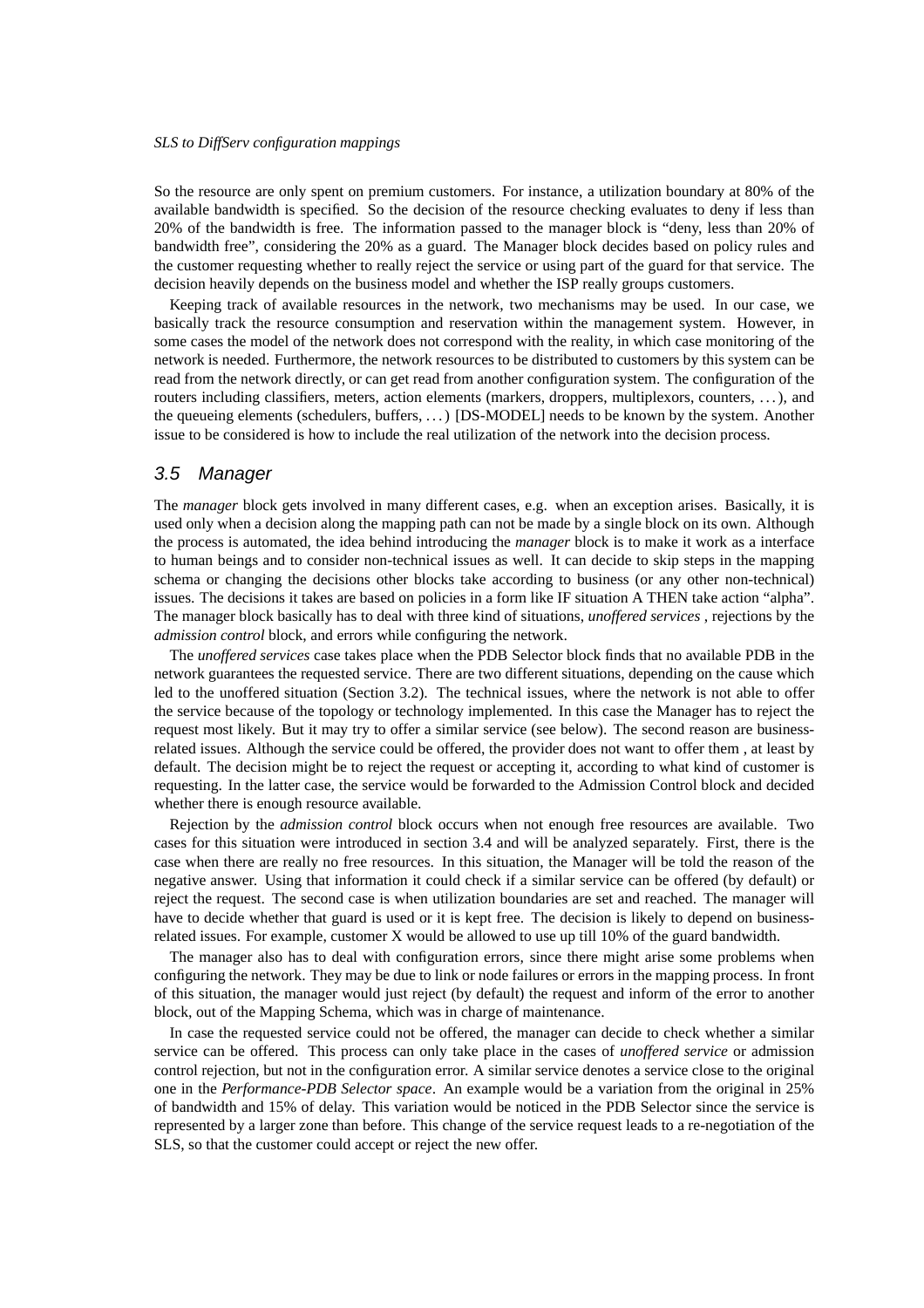# 3.6 Example

This example shows, how the mapping systems works with the following SLS. **Scope** ingress  $= A$ , egress  $=$ B; **Flow description**: IPsrc=C, IPdest=D, dest port=80-90; **Traffic envelop**: Token Bucket (50 Mbps, 1500 bytes); **Excess treatment**: drop; **Performance parameters**: throughput =50 Mbps, delay = low; **Schedule**: from now on, during 2 hours.

The pre-processing block needs to map the qualitative "low" delay to lets samaller than 20 ms. The rest of the SLS is already expressed as a list of parameters and their numeric values. Assume that the PDB Selector is configured such that no PDB covers that zone  $-i$ , unoffered service. The closest zone is the one covered by the Virtual Wire PDB, but it only covers up to 20 Mbps not more, since the ISP does not want to offer high throughput services with delay guarantee. So, the PDB Selector forwards the request to the Manager. This one, considering the "very important" (VIC) status of the customer, overrules the decision and offers that service and selects Virtual Wire as PDB to deploy. The Manager then forwards the request to the PHB Selector which selects the Expedited Forwarding PHB and 101110 DiffServ Codepoint. The Admission Control block checks whether there are enough free resources. Assume that it founds that if the service is offered an utilization threshold will be reached, then forwards the request to the manager which according to the status of the customer accepts the request and asks the configuration block to configure the appropriate nodes. The ingress node is configured with a classifier where the flow description parameters are used, a meter with the traffic envelop parameters, excess treatment set to drop, and a marker with the selected DiffServ Codepoint. We keep track of the resources assigned.

# 4 Implementation



**Fig. 5:** Implementation

Our implementation of the mapping schema, as is shown in Figure 5, is on top of a QoS Management API [API] built in close collaboration with the University of Bern in Switzerland. The API is an object oriented Quality of Service management interface to Linux-based DiffServ routers [DS-IMPLEM], that is independent of the router hard- and software as well asfrom the access method to the router for management purposes. It provides classes for each type of hard- or software elements (i.e. routers, interface, classifiers, schedulers, and traffic conditioners) that is used and managed within the network. Derived classes from the base classes of the API have been developed to manage the specifics of the Linux-based routers, where as the commonalties are kept in the base class. This API is programmed in  $C_{++}$ , so is our system.

A customer accesses the mapping system over a web server ordering a IP transport service via http. The Web interface, stores the SLS´s in an LDAP directory, where customer data and pre-defined service templates are stored as well. We have developed a text-based protocol to communicate between the web server and the mapping system. It allows the former to inform of new requests to be mapped, a negotiation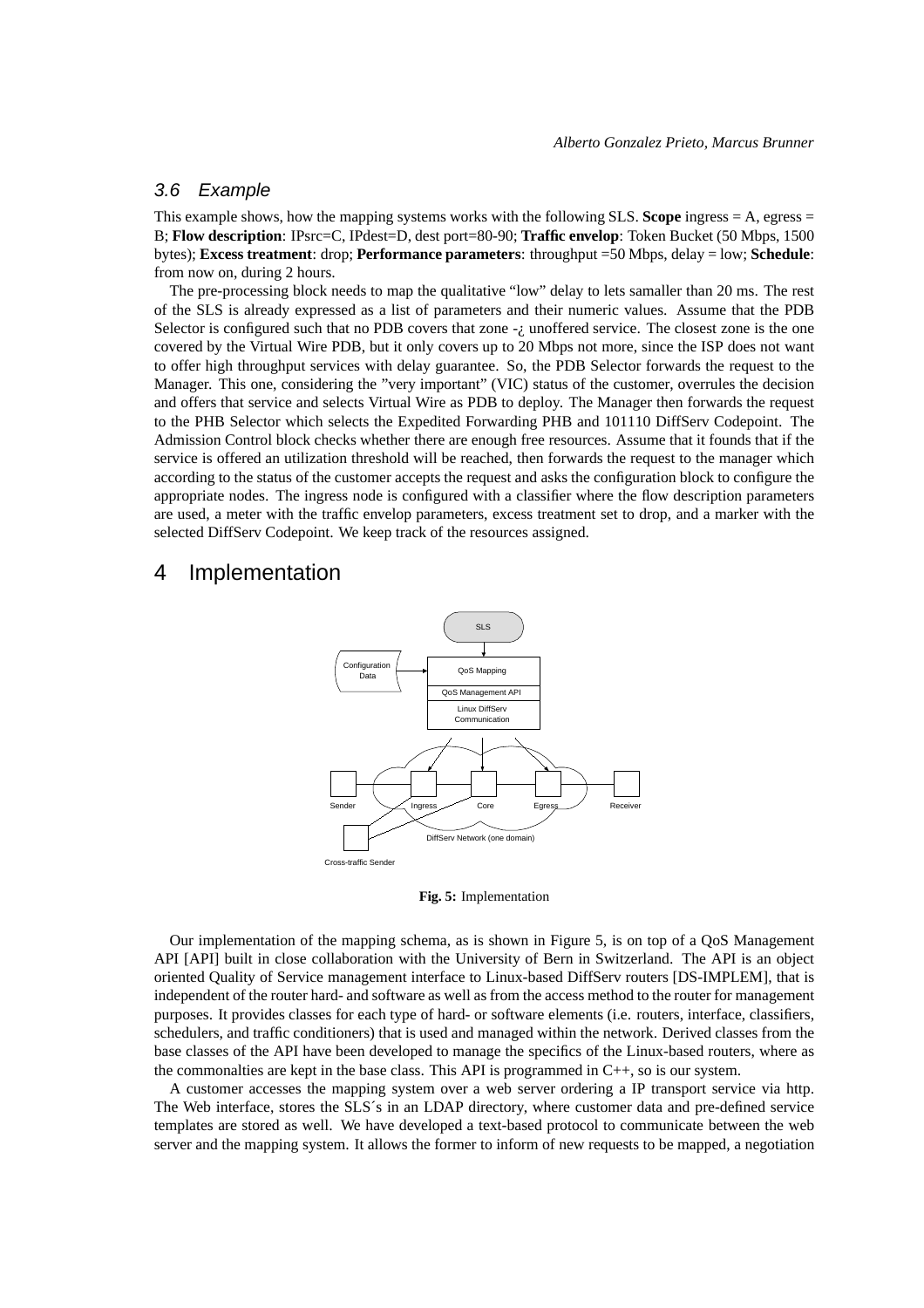between both systems in certain scenarios (where the customer takes part), and finally the mapping system to give the result of the process (accept/reject the service) to the web server, which informs the customer about the decision.

Our small testbed is based on Linux DiffServ routers. It consists of three routers: an ingress router, an interior router, and an egress router. In addition we use a sender/receiver pair and a background-traffic source. The ingress, interior and egress router form a DiffServ domain. The traffic from the sender to the receiver was routed through the chain of three routers while two background traffic flows were sent to the receiver, each entering the DiffServ domain at a different router. So small scale service setups can be performed, which however result in the expected behaviour.

# 5 Related work

The IETF DiffServ working group has standardized the architecture of the DiffServ framework (including a router model) and issues related to PHBs and PDBs, that is: the operational aspects. But the managing aspect has not been completely standardized. Our work focuses on this topic. Some managing approaches have been designed, we will outline some of them and compare them with our schema.

One of them is [CSM] which introduced an architecture to provide Services with QoS. In it, the central block was responsible of many functions, one of them was the mapping from SLS's values onto the equipment configuration. It was considered the most difficult part of the architecture and was still undeveloped. This is exactly the issue our work deals with. In [CSM] was outlined the difficulty that a Provider network can consist of devices from different vendors, with different configuration interfaces. We have overcome it with the design of the API, which provides an unique interface for all DiffServ routers.

Another approach is presented in [FLOWS], where the main point are end-to-end flows, which are used for network topology managing, bottleneck detection and SLA monitoring and reporting. This topic is addressed by our *admission control* block. So, our schema is compatible with those which take into account end-to-end flows in the way it is done in [FLOWS].

Another important approach about QoS management is the TEQUILA project [TEQ]. The Service Level Specifications submitted to the IETF from this project is our starting point, since we assume an SLS expressed with the parameters proposed in [TEQ]. Regarding the SLS specification, we also consider the possibility of having it expressed in terms of *pre-defined* SLS, the proposal of using *pre-defined* SLS is the main difference between the Tequila approach and the Aquila approach [AQUI]. Regarding the Tequila Functional Architecture, our Mapping schema covers partially several blocks. The first step of our mapping (from the SLS to the PDB) is be one of the necessary functions in the "Traffic Forecast" block (included in their SLS Management super-block), which generates a traffic estimation and is considered the "glue" between the SLS-Customer oriented and the rest of the architecture, like the first step of our schema. Our second mapping step (from PDB to configuration) would be used in the "Traffic Engineering" super-block, in the "Network Dimensioning" and "Dynamic Resource Management" blocks, which are responsible for mapping the traffic onto the physical network resources in long-term and short-term respectively. Since the blocks in our schema are very specific and well-defined, we can consider them as independent blocks as in the comparison with the Tequila Architecture.

# 6 Conclusions

We propose a two step mapping scheme for mapping Service Level Specifications (SLS) into DiffServ network configurations. The mapping process is supported and configured via a policy service. The functional block of QoS mapping is one component in a overall QoS management architecture in the Internet. However, many other parts are needed in order to get a working system. E.g., an initial configuration of the service classes is independent of the system we have so far.

Centralized management potentially has scalability problems. In our case, the parameter to observe is the number of service requests per second (processing capacity) and the total amount of currently active services (storage capacity and admissiosn control complexity). Requests per second are unknown, since no accepted traffic model exist so far. Anyway, it heavily depends on how aggregated the requests are. For